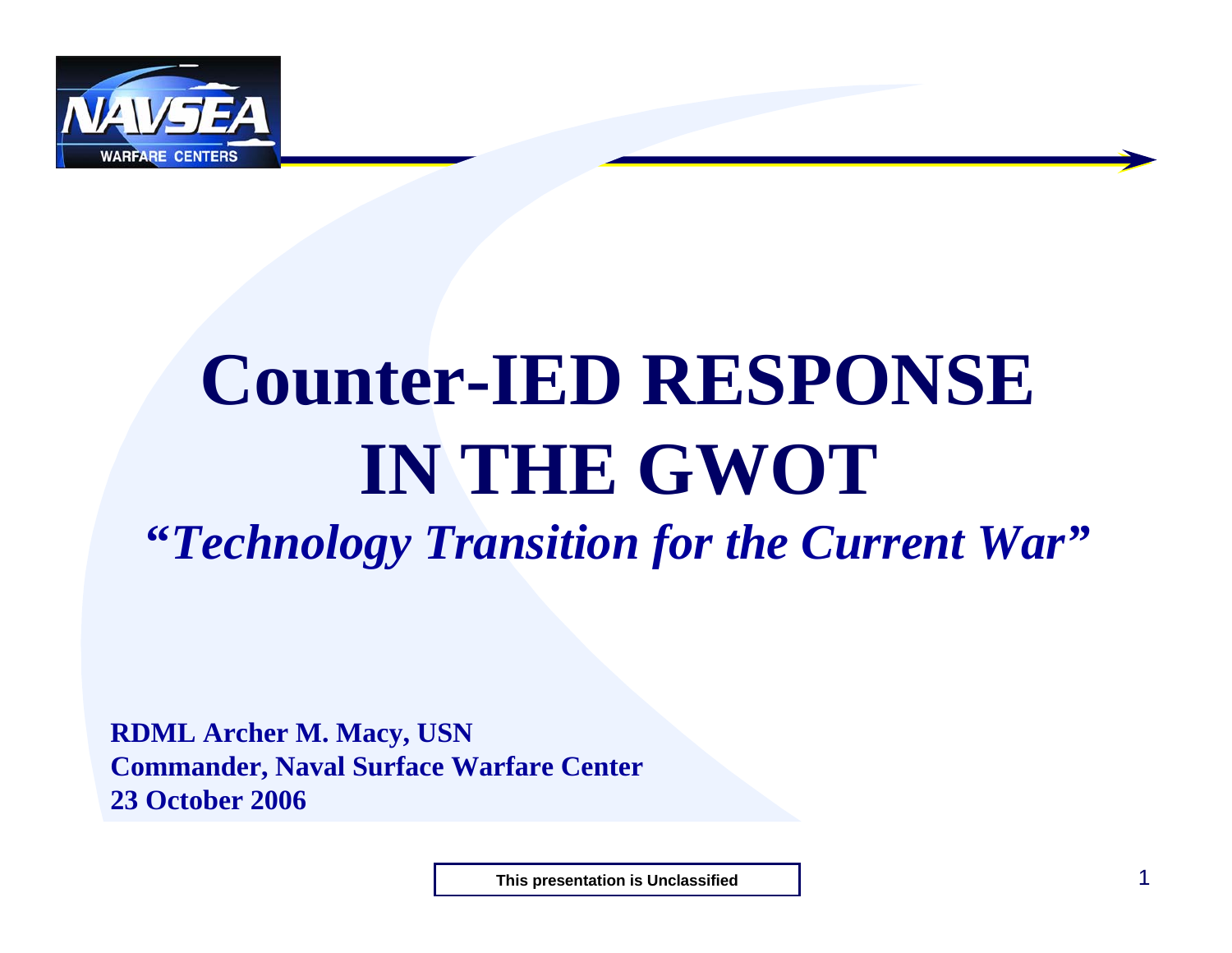

### **Historical Context**



|                | % Artillery & Mortar | <b>WIA:KIA</b> |
|----------------|----------------------|----------------|
| <b>Vietnam</b> | 36% KIA, 65% WIA     | 2.6:1          |
| <b>Korea</b>   | 44% KIA              | 3:1            |
| <b>WWII</b>    | 46% KIA              | 2:1            |

**OIF/OEF** 

#### **52% Casualties from IEDS**

**WIA:KIA 9:1**





**This presentation is Unclassified**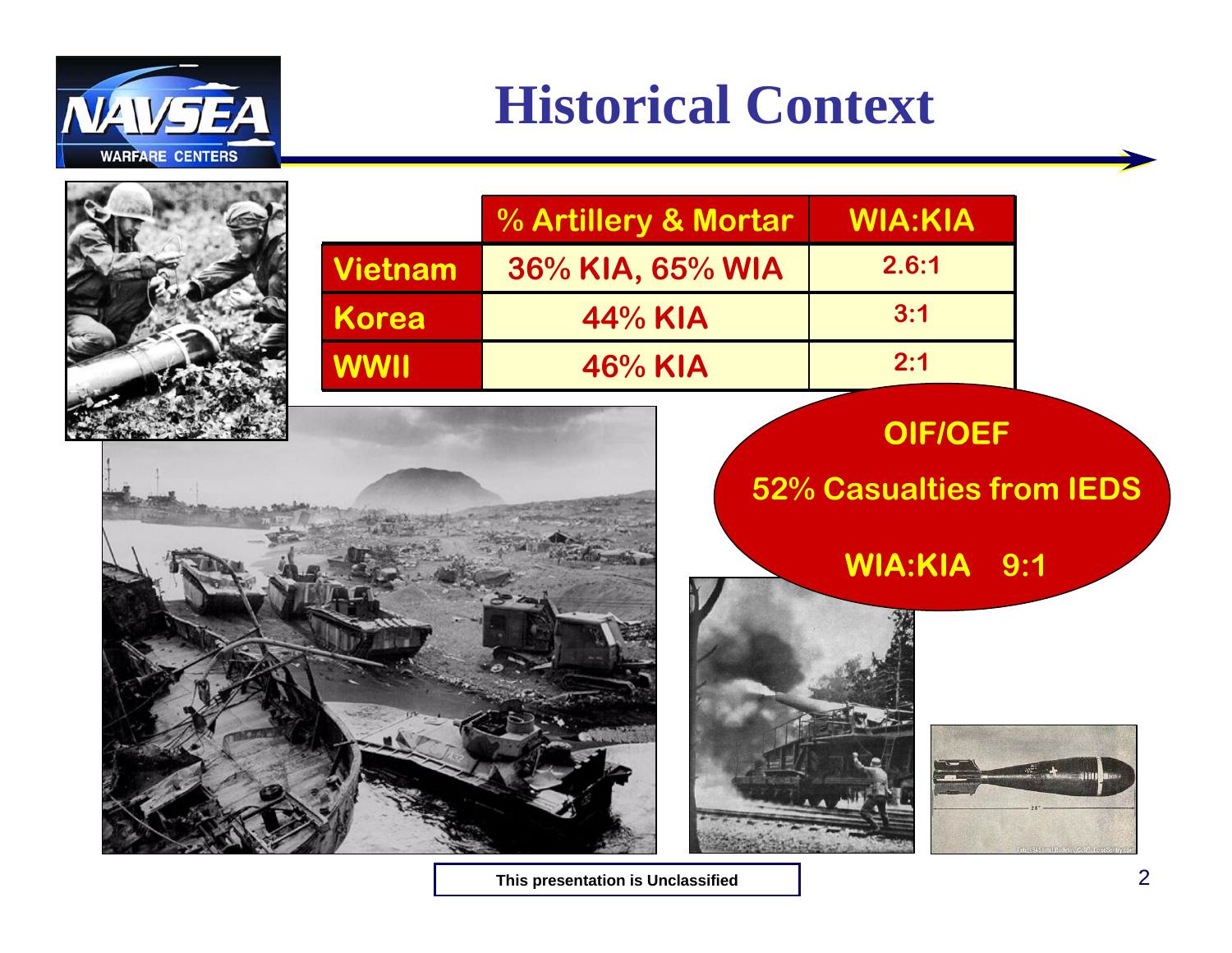

#### **DoD C-IED Overall Approach**



**This presentation is Unclassified**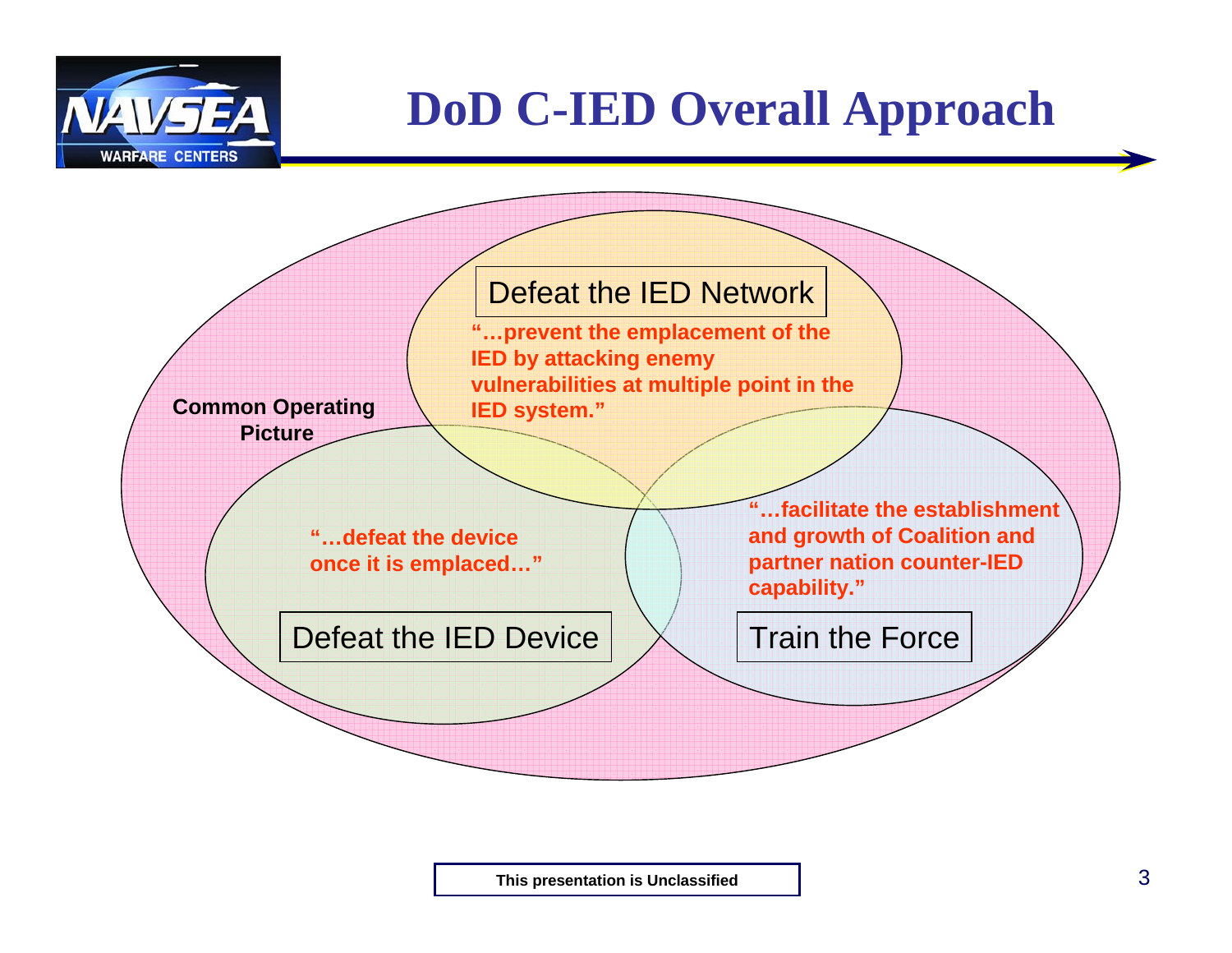

### **Tenets of IED Defeat**

- $\bullet$  **Predict**
	- $\bullet$  **Prevent**
		- $\bullet$ **Detect**



- $\bullet$  **Neutralize**
	- $\bullet$ **Mitigate**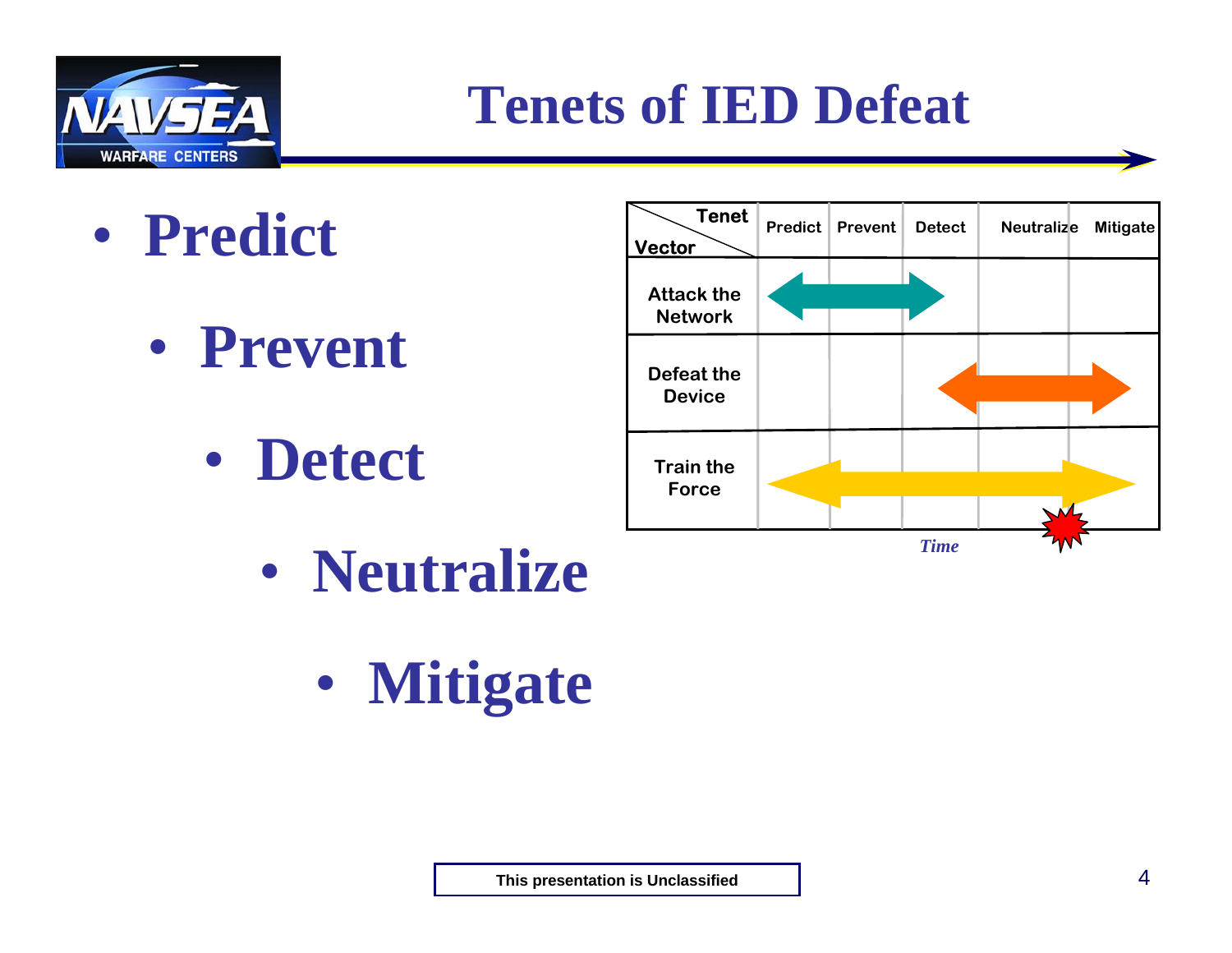

## **Categories of Actions in C-IED**

- $\bullet$ **Predict**: Activities that integrate intelligence to contribute to a clearer understanding of enemy personnel, equipment, infrastructure, Tactics/Techniques/Procedures, support mechanisms or other actions in order to forecast specific enemy IED-focused operations directed against US interests.
- $\bullet$ **Prevent:** Actions that offensively target, interdict, and eliminate key enemy personnel, infrastructure, logistics capabilities, and enemy combat operations involving IEDs. Activities that destroy bomb-makers and their supporting networks, disrupt the IED chain of events prior to emplacement, and deter public support for the enemy's use of IEDs.
- $\bullet$ **Detect:** Activities to identify and locate enemy personnel, explosives devices and their component parts, equipment, logistics operations and infrastructure in order to provide accurate and timely information to military operations and planners.
- $\bullet$  **Neutralize**: Activities to eliminate the hazards of enemy IEDs by destroying them or rendering them incapable of detonating at the time/place of the enemy's choosing.
- $\bullet$  **Mitigate**: Protect personnel, equipment, facilities and infrastructure from the effects of IEDs.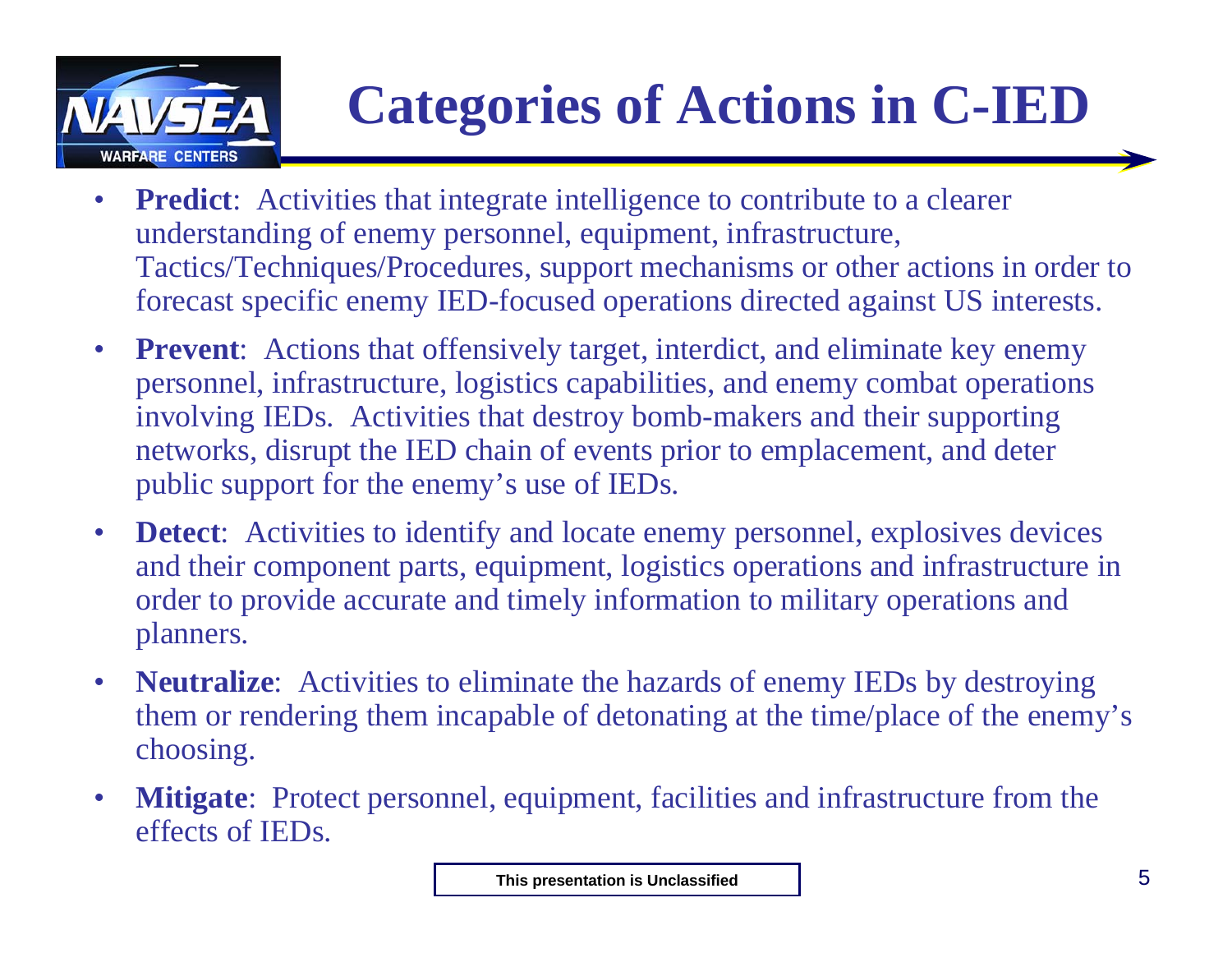

- **Agility – adapt at a rate faster than the opponent**
- **Responsiveness – meet the situation that is – not what we wish it to be**
- **Interoperability/Compatibility – provide solutions that don't –**
	- **- Worsen another situation**
	- **- Create a new opportunity for the enemy**
- **Timeliness – get it there for today's fight**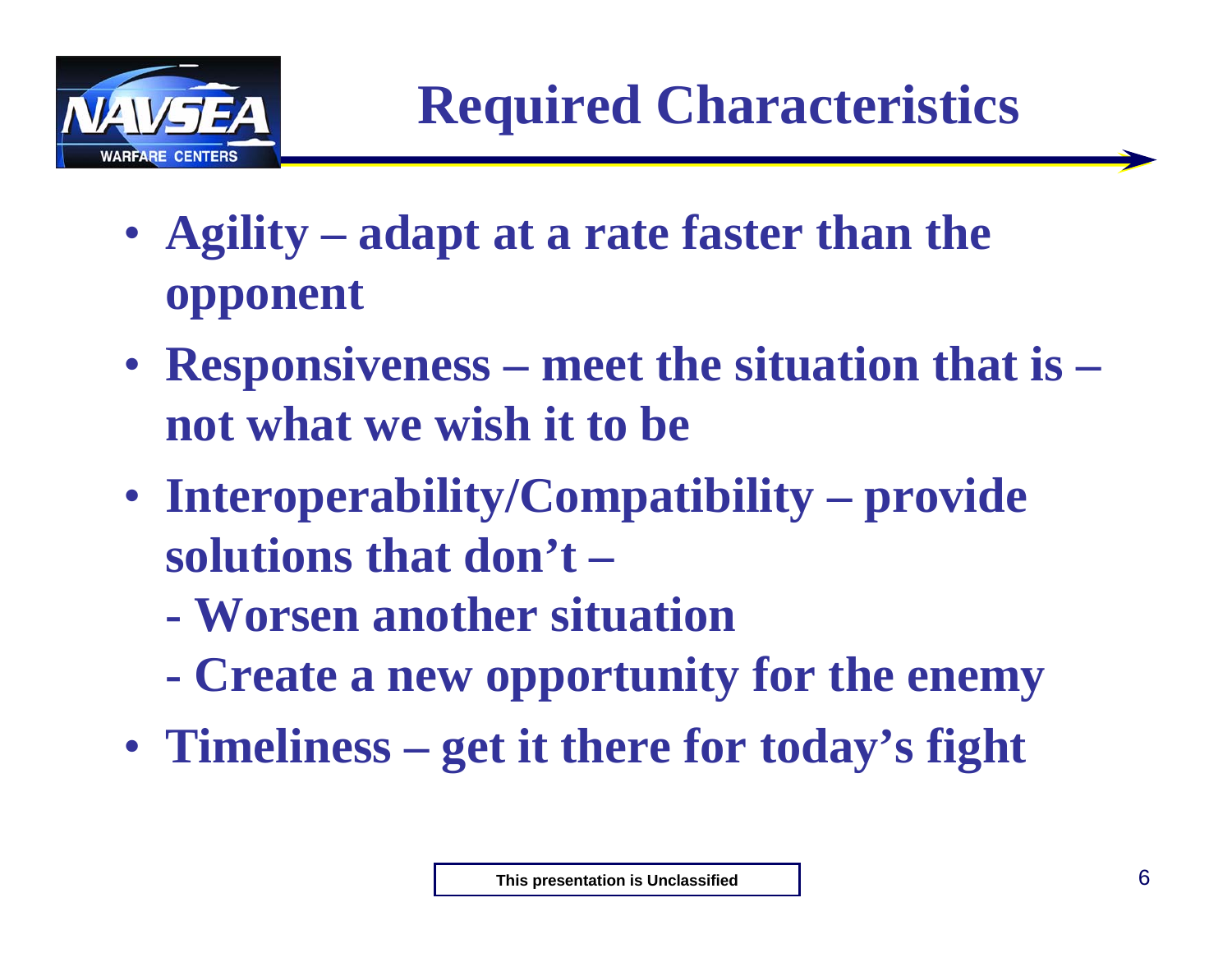



**"The JIEDDO shall focus (lead, advocate, coordinate) all Department of Defense actions in support of the Combatant Commanders and their respective Joint task Forces' efforts to defeat Improvised Explosive devices as weapons of strategic influence."**



Department of Defense **DIRECTIVE** 

**NUMBER 2000.19E** 

#### DA&M

SUBJECT: Joint Improvised Explosive Device Defeat Organization (JIEDDO)

References: (a) Title 10, United States Code

- (b) Deputy Secretary of Defense Memorandum, "Establishment of the Joint Improvised Explosive Device Defeat Organization (JIEDDO)," January 18, 2006
	- (c) DoD Directive 2000.19, "Joint Improvised Explosive Device (IED) Defeat," June 27, 2005 (hereby canceled)
	- (d) DoD Directive 5105.18, "DoD Committee Management Program," February 8, 1999
	- (e) through (k), see Enclosure 1

#### 1. REISSUANCE AND PURPOSE

Under the authority vested in the Secretary of Defense by section 113 of Reference (a) and consistent with Reference (b), this Directive:

1.1. Changes the name of the Joint Improvised Explosive Device Defeat Task Force to the Joint Improvised Explosive Device Defeat Organization (JIEDDO).

1.2. Reissues Reference (c) to establish the JIEDDO as a joint entity and jointly manned activity of the Department of Defense (DoD) with the mission, responsibilities, functions, relationships, and authorities as prescribed herein.

1.3. Establishes a JIEDD Senior Resource Steering Group (SRSG), a JIEDD Integrated Process Team (JIPT), a JIEDD Systems Integration Board (JSIB), a JIEDD Resource and Acquisition Board (JRAB), a JIEDD Lab Board (JLB), and a JIEDD Test Board (JTB), as defined in Enclosure 2 and consistent with Reference (d) and DoD Directive 5105.4 (Reference (e)).

1.4. Designates the Secretary of the Army as the DoD Executive Agent (EA) for the JIEDDO, in accordance with DoD Directive 5101.1 (Reference (f)), to provide primary administrative support as defined in Enclosure 3.

 $\mathbf{1}$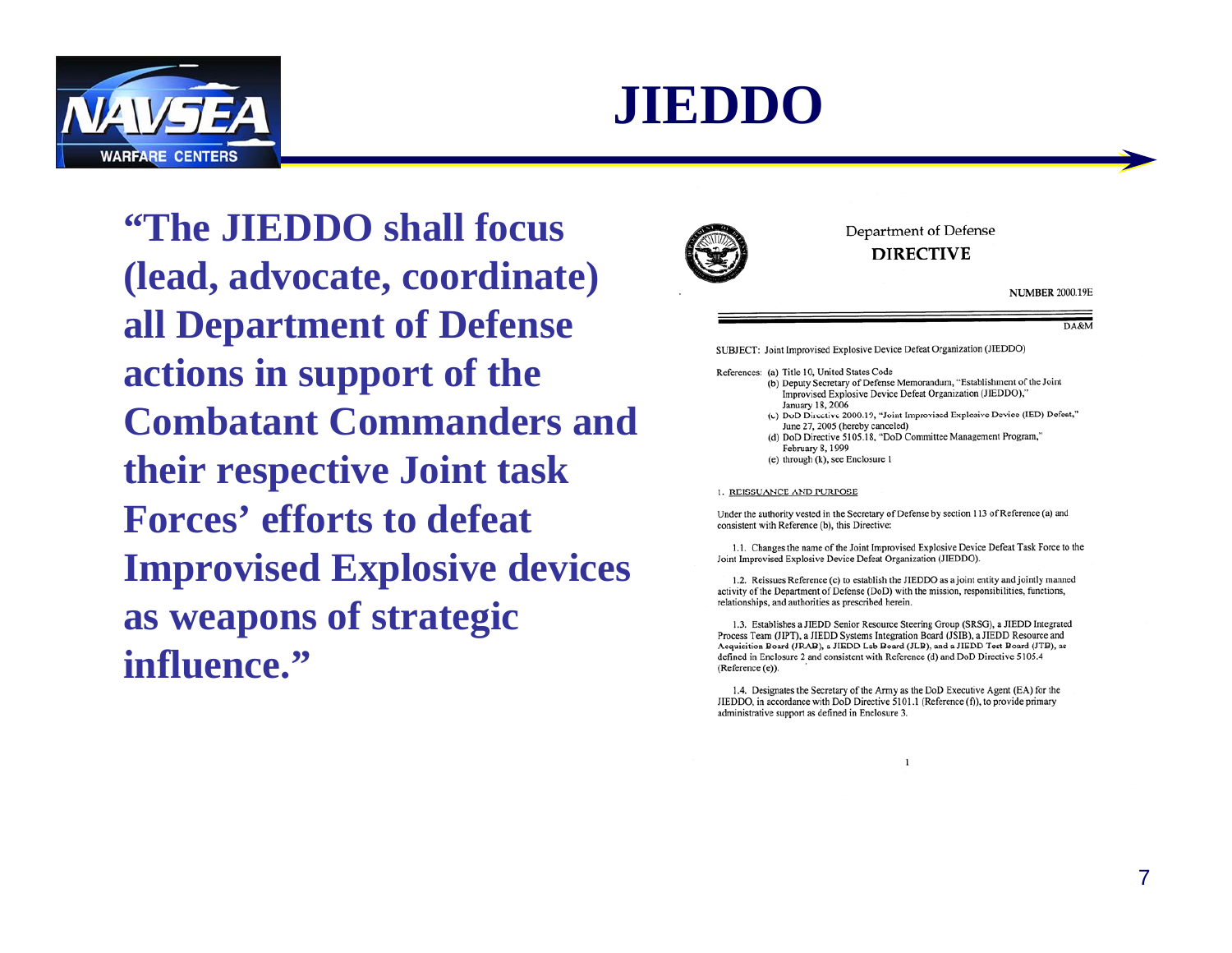

### **Navy Exec Agent for CREW**

**"It is DoD policy that the DoD CREW technology program provide the most effective countermeasures against radio-controlled improvised explosive devices and improve the efficiency and economy of CREW capability development throughout the Department of Defense by eliminating duplication and overlap of effort."**



DEPUTY SECRETARY OF DEFENSE 1010 DEFENSE PENTAGON **WASHINGTON, DC 20301-1010 MAY 24** 



MEMORANDUM FOR SECRETARIES OF THE MILITARY DEPARTMENTS CHAIRMAN OF THE JOINT CHIEFS OF STAFF UNDER SECRETARIES OF DEFENSE ASSISTANT SECRETARIES OF DEFENSE GENERAL COUNSEL OF THE DEPARTMENT OF DEFENSE DIRECTOR, OPERATIONAL TEST AND EVALUATION INSPECTOR GENERAL OF THE DEPARTMENT OF DEFENSE ASSISTANTS TO THE SECRETARY OF DEFENSE DIRECTOR, ADMINISTRATION AND MANAGEMENT DIRECTOR, PROGRAM ANALYSIS AND EVALUATION DIRECTOR, NET ASSESSMENT DIRECTOR, FORCE TRANSFORMATION DIRECTORS OF THE DEFENSE AGENCIES DIRECTORS OF THE DOD FIELD ACTIVITIES

SUBJECT: DoD Executive Agent for Military Ground Based Counter Radio-Controlled Improvised Explosive Device Electronic Warfare (CREW) Technology

I hereby designate the Secretary of the Navy as the DoD Executive Agent for CREW Technology. By this memorandum, I am issuing the attached interim guidance to facilitate the establishment of this critical arrangement.

I direct the Director, Joint Improvised Explosive Device Defeat Organization, with the Director of Administration and Management, to coordinate the interim guidance across the Department and provide a final DoD Issuance for my approval by June 30, 2006.

Attachment: As stated

cc: Director, Joint Improvised Explosive Device Defeat Organization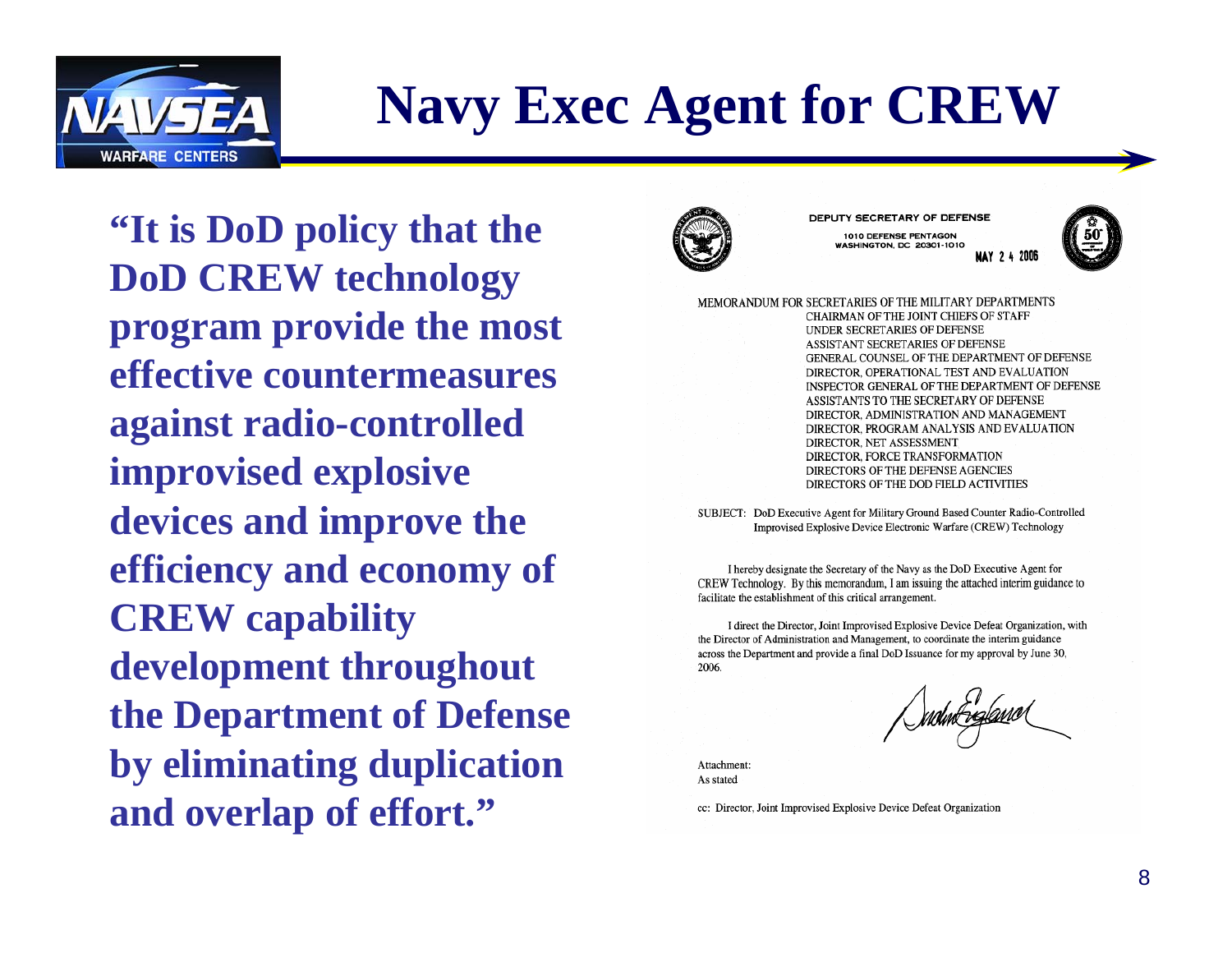**DOD EOD/CREW Organization**